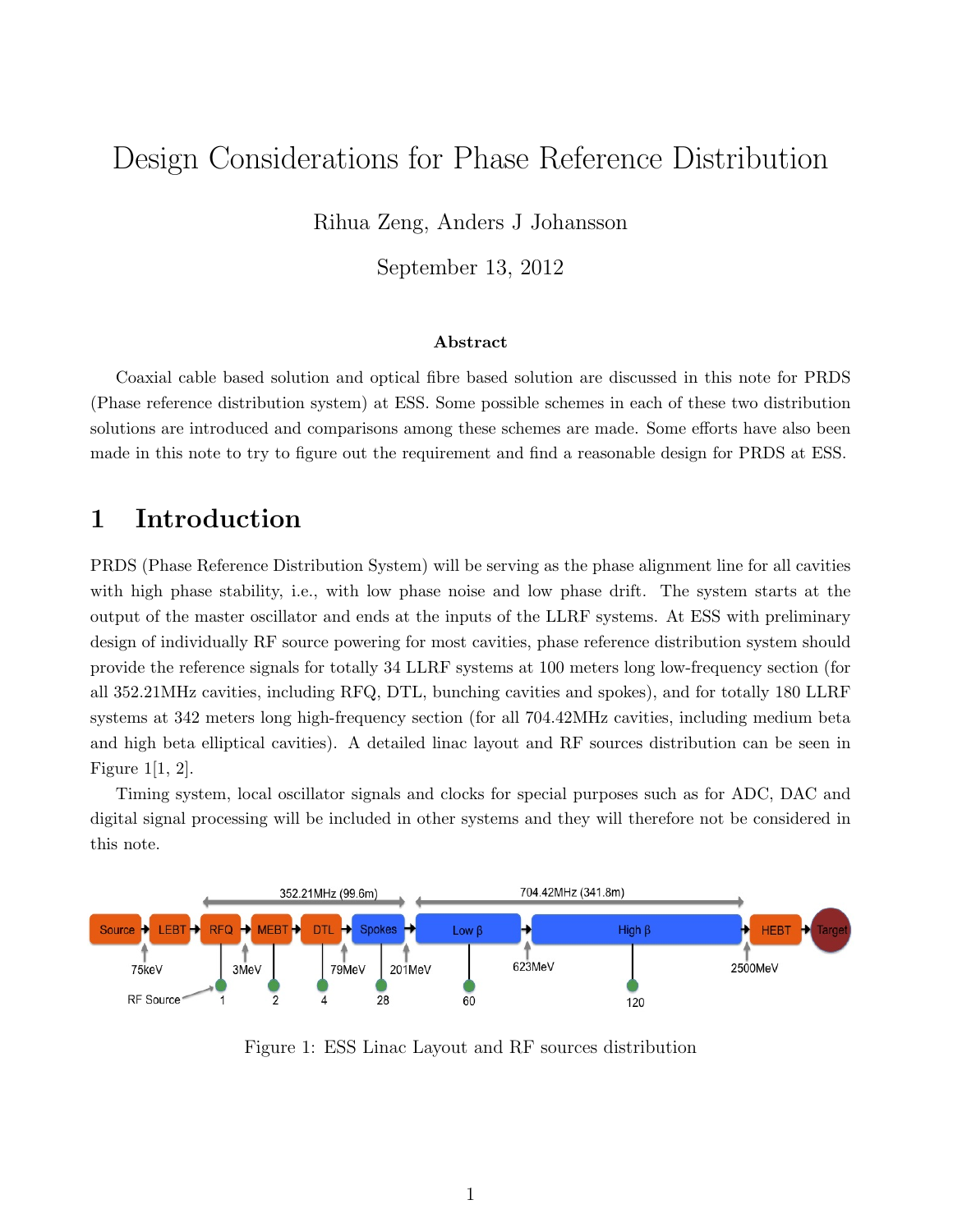## 2 System Requirements and Design Considerations

To keep required beam energy spread in ESS linac, RF accelerating field error of each cavity in linac must be maintained within  $\pm 1\%$  in amplitude and within  $\pm 1\degree$  in phase. The phase error budget in PRDS is expected to be more stringent since we have to keep enough margin for other error sources and uncertainties. Our goal at the moment is to achieve a phase error  $\pm 0.1^{\circ}$  in short term (during beam pulse) and  $\pm 1^{\circ}$  in long term (hours to days) in PRDS. The short term error comes mainly from the phase noise in master oscillators and other active components, while the long term error results mainly from the phase drift along the reference line due to ambient temperature changes. Apart from the field stability requirement, many other requirements and issues have to be considered as well in PRDS when making a design. The main ones are listed below:

- Delivery medium
- Topography
- Frequencies to be delivered
- Input and output power level
- The number of stations to be delivered
- The length from master oscillators to each station

There are a variety of approaches to distribute the RF reference signals and many new technologies are being applied worldwide. As coaxial-cable-based distribution and optical-fiber-based distribution are the two most commonly used solutions for PRDS in Linac accelerators, we will therefore focus in later sections on possible schemes based on these two distributions and try to make a reasonable design for PRDS at ESS.

## 3 Coaxial Cable Based Distribution

### 3.1 System Topology

Coaxial cable is a very conventional medium to distribute the RF reference signal, by which RF signal can be transmitted directly from source to destinations. For a linac with multiple LLRF systems, a bus-like topology is preferred with a main cable line running the RF power and many tap points along the line delivering required signals to each of LLRF systems. The bus-like topology distribution has the advantage of less volume, less power attenuation and easier to implement compared to star topology. Directional couplers are the most-commonly used components at tap points to extract the RF power due to that they provide good isolation between adjacent system[3].

A phase reference distribution scheme based on coaxial cable has been investigated at ESS and an overall system topology diagram is shown in figure 2. As the linac length is of the order of several hundred meters, the same rf frequencies as the ones run in cavities are chosen to deliver in order not to introduce additional components such as frequency multipliers and dividers in local LLRF system. MO (Master Oscillator) is considered to place in between 352.21MHz section and 704.42MHz section to reduce the reference cable length in both sections. It should be noted that MO will be located in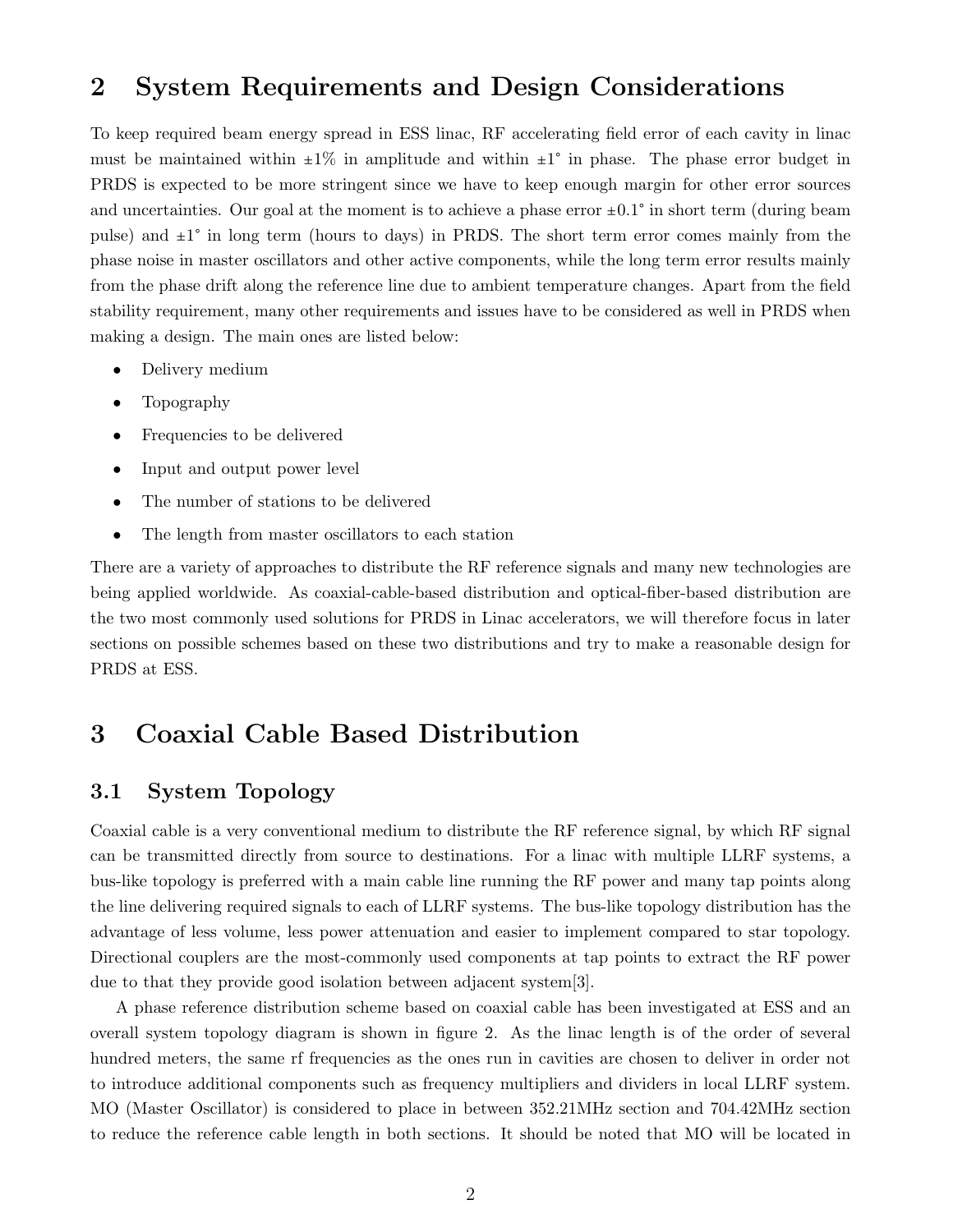

Figure 2: System topology diagram for coaxial cable based distribution scheme

klystron gallery due to radiation in tunnel, while reference lines are expected to be in tunnel to get close enough to the cavity probe signals. The reference lines will cover both around 100-meter 352.21MHz section (including RFQ, DTL, bunching cavities and spokes), and around 342-meter 704.42MHz section (including medium beta and high beta elliptical cavities).

### 3.2 Phase Drift Control for Main Reference Line

#### 3.2.1 Temperature Control

The physical length of a coaxial cable changes as the temperature of cable increases or decrease, resulting in changes in signal phase. The relationship between phase changes and temperature variations can be written as[4]:

$$
\Delta\theta = \frac{360 \times P \times L \times \Delta T \times F}{\nu} \tag{1}
$$

where,  $\Delta\theta$  is the phase change in degrees, P is the phase-temperature coefficient of cable, L is the length of cable in meter,  $\Delta T$  is the temperature range, F is the frequency in MHz, and v is the propagation velocity of the signal in cable. The phase-temperature coefficient of a typical coaxial cable is of the order of ~ 10 ppm/°C.

As phase drift in cable is mainly caused by temperature change, an obvious way to reduce phase drift is to control the temperature around cable within a small range. For 704.42 MHz section, phase drift due to temperature change is ∼ 3°/° C over the whole line (assuming temperature coefficient of the cable is 10 ppm/ $\degree$ C). Therefore, to maintain the phase stability within  $\pm 1\degree$  over the whole linac, the temperature range of the cable should be controlled within  $\pm 0.3^{\circ}$ . Temperature can be controlled in different ways such as cooling water at JPARC[5] and special PID temperature controllers at SNS[6].

#### 3.2.2 Phase Averaging

Instead of controlling the temperature range of the cable, in phase averaging method it combines reflected and forward signals along cable and takes their averaged phase as reference phase. The concept is originally from J. Frisch[7] and proposed as part of phase reference distribution for NLC . Figure 3 shows a possible schematic diagram of phase averaging scheme for PRDS at ESS. RF signal is reflected by a short placed at the end of cable, and a standing wave superposed by forward and reflect signals is formed along the cable. The average phase does not depend on the length changes of the cable since the phase variations due to length changes in forward signal and reflected signal will eliminate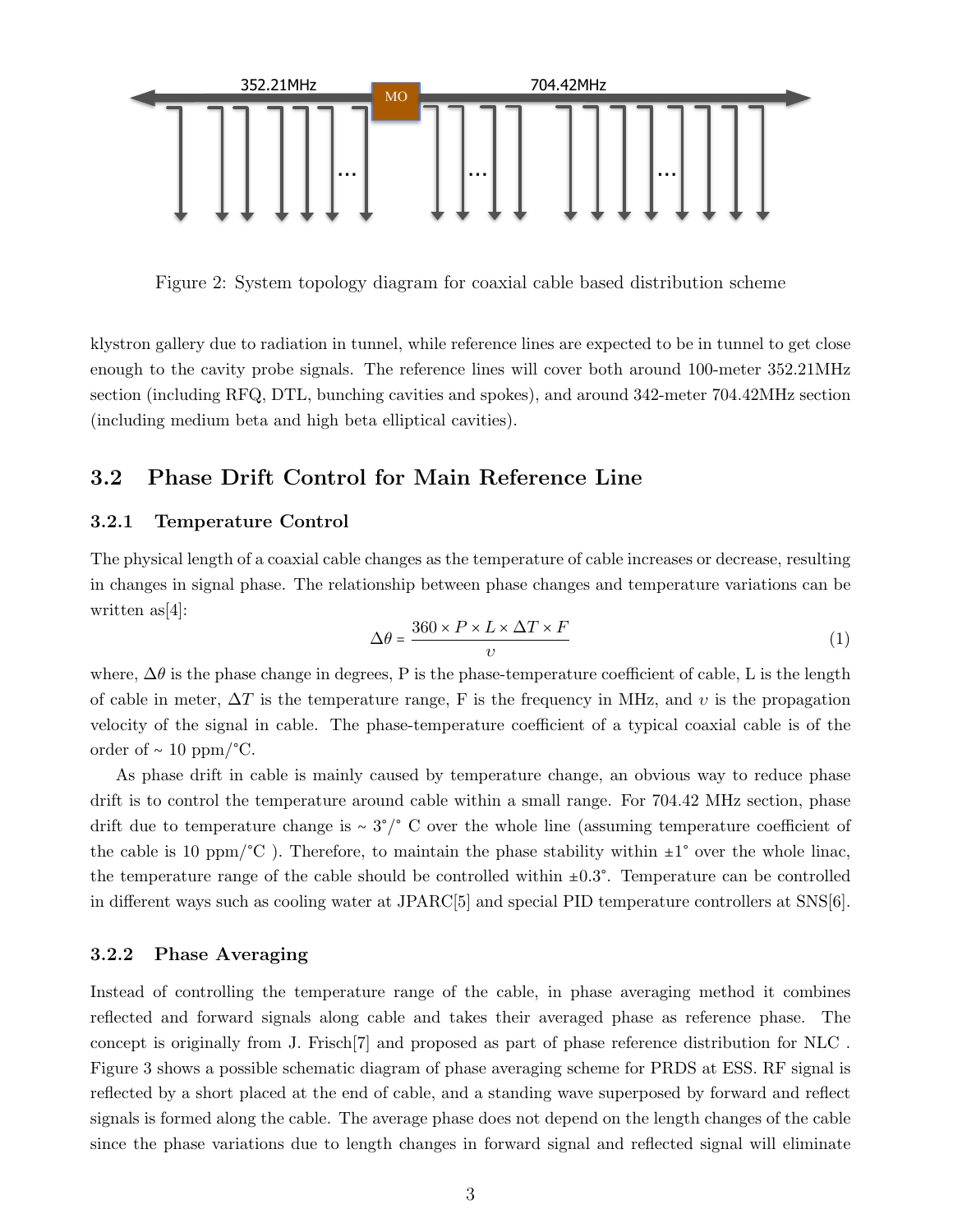each other. One disadvantage of this method is that it employs a long PLL feedback line which might introduce many noise and large delay. A modified phase averaging scheme at Fermilab can reduce this effect but at a cost of longer main cable and bigger attenuation[8]. Another disadvantage of phase averaging scheme is that bi-directional couplers and additional components in phase average module such as attenuators and combiners have to be employed. Careful design and patient adjustment for cables and components must be taken to obtain good performance in phase averaging.



Figure 3: Phase drift control in main reference line by phase averaging

#### 3.2.3 Active Drift Compensation

Active drift compensation refers mainly to an approach in PRDS in which the phase drift of cable is measured by reflectometric method and controlled by active devices such as electrically controlled phase shifters. The concept of reflectometric method is to measure the phase difference between forward signal and reflected signal, which reflects phase drift along the cable. It is an attractive and effective way in maintaining a good phase stability in star topology PRDS system with few LLRF systems. However, in a bus-like topology system with a large number of tap points, it is quite difficult to implement since additional phase drift measurement module and control module is required for every channel from tap point to LLRF system.

### 3.3 Local Distribution

Local distribution refers to the route from tap point of the main reference line to corresponding LLRF system. In modern accelerators, cavity phase detection is usually done in LLRF system in a way that the cavity probe signal is firstly down-converted by LO (local oscillator) to IF signal and then sampled into digital domain where phase and amplitude information is finally detected. The reference signals have to be sent to each of LLRF systems as well to calibrate long-term phase drift in cable and down-conversion. The LO signals and clocks in LLRF systems could also be generated locally from the reference signal.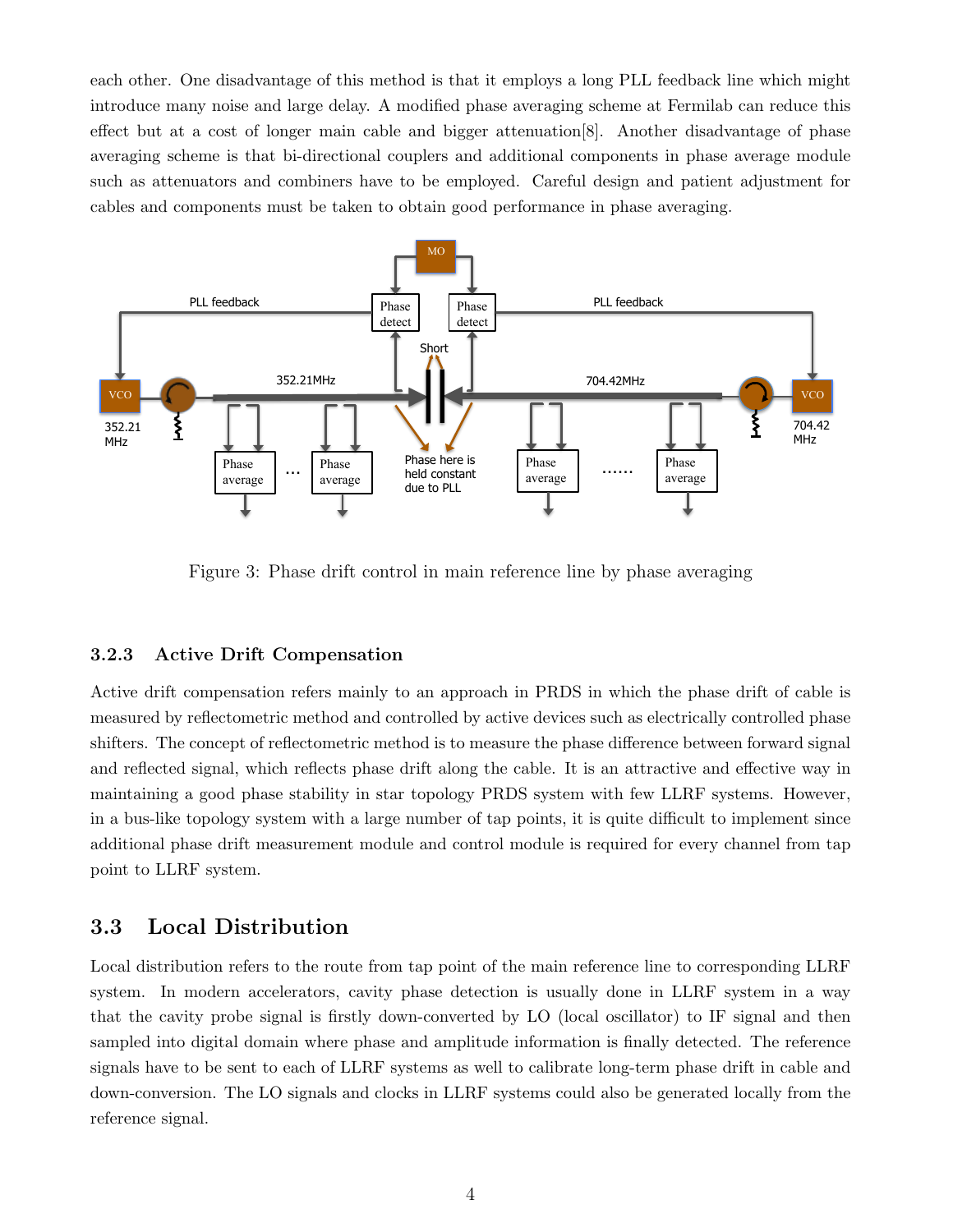

Figure 4: Point-to-point local distribution

Due to the radiation environment in tunnel at ESS, it is easier to place down-conversion and other electronics in klystron gallery instead of tunnel. However, it leaves a long cable uncompensated from cavity probe point to LLRF system of a length  $20 \sim 30$  meters and results in a non-negligible phase drift in long term (∼ 0.3°/°C over 30 meters at 704.42 MHz for a cable with temperature coefficient 10ppm/°C). A point-to-point local distribution scheme is then used to compensate this effect, which is shown in figure 4 and has been implemented at SNS[6]. At each cavity location point, there is a reference signal close enough to the cavity probe signal and going the same route as the probe signal does. The two signal channels will experience identical phase drift resulting from ambient temperature change and thus the drift could be calibrated in digital domain, if the cables, the connectors, the down-conversion and other related components are identical in these two channels.

The disadvantage of point-to-point local distribution scheme is that there are a number of tap points along the main reference line and the distance between adjacent tap points is small, which increases the complexity of system and brings difficulties to maintenance. For instance, totally 214 directional couplers are required at ESS linac to implement point-to-point distribution scheme while the distance between two couplers is less than 2 meters in 704 MHz section.

To reduce the number of tap points, a point-to-multipoint local distribution scheme is proposed. Instead of having individual local reference line parallel to each of cavity probe signals, point-to-multipoint scheme provides a local line for every four probe signals, which is shown in Figure 5. As a result, only around 60 directional coupler are required and the distance between adjacent couplers will reach up to 8 meters in 704.42 MHz section. The drawback of this scheme is that the phase drift in cables from cavity probe points to reference line tap point is unable to compensate and an additional power splitter is needed in gallery for every four LLRF systems. As the length of the longest uncompensated cable is not significant (∼ 4 meters long, and ∼ 0.03°/°C at 704.42 MHz for a cable with temperature coefficient 10ppm/°C), total phase drift could be kept small enough if we choose carefully the cable and the power splitter.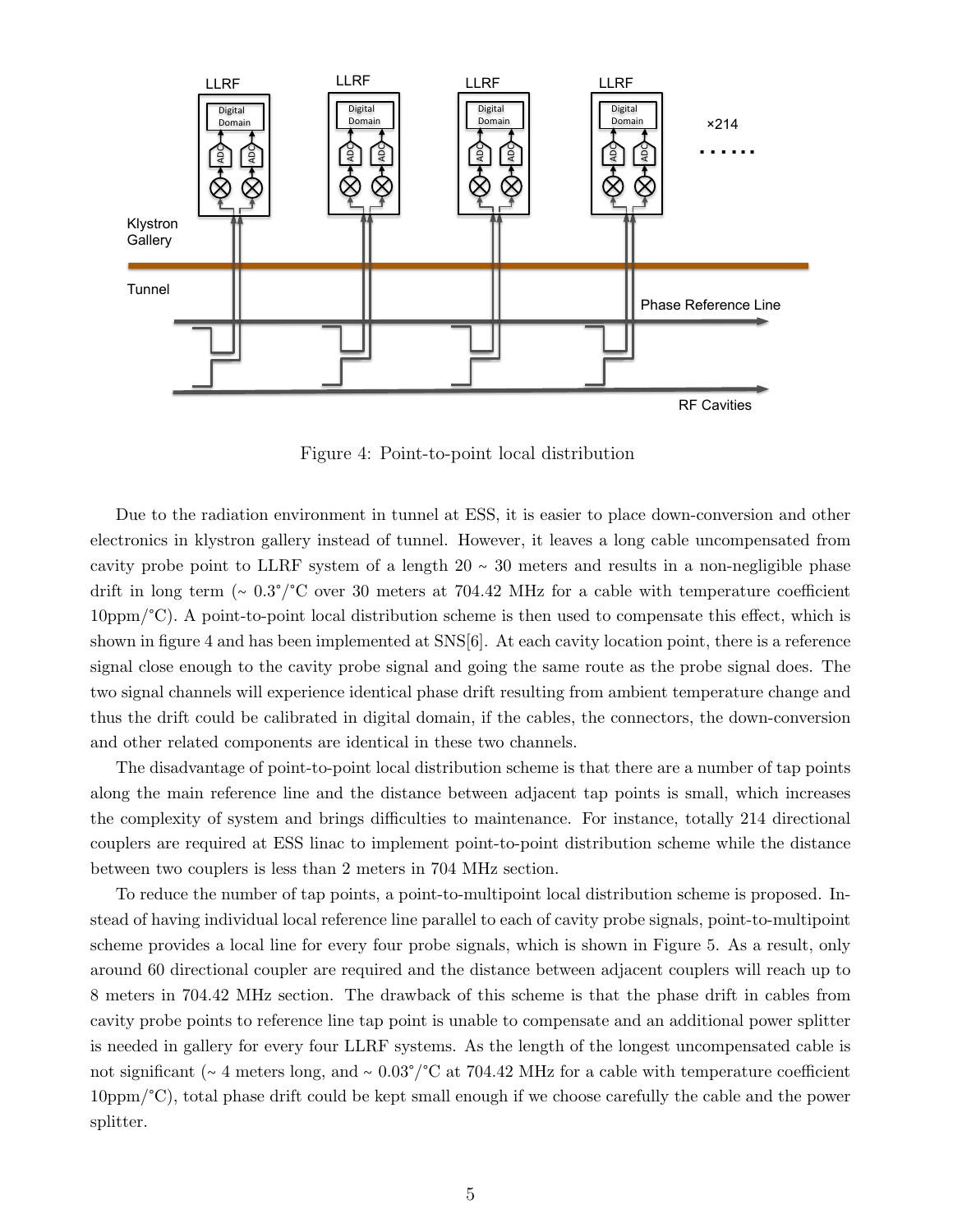

Figure 5: Point-to-multipoint local distribution

#### 3.4 Power Level Assignment

Power level at the tap point is estimated at 15dBm, assuming that 13dBm RF signal is expected at LLRF system (for downconversion, LO and clocks, and probably BPMs) and there is 2dB power loss from tap point to LLRF system. In additional, for the 704MHz section, the power loss is  $5 \sim 10$ dB at a length of 342 meter cable, the pure loss of a typical directional coupler with 10 ∼ 30dB coupling factor is around 0.15 ∼ 0.25dB (including conductor loss and VSWR loss, but not coupling loss), and the insertion loss of a N type connector is ∼ 0.05dB.

A rough estimate for the total power loss and required power level at input of reference line can be made after knowing the numbers and values above. For point-to-point local distribution scheme, the total power loss along a single 704.42MHz reference line could be up to 60dB since there are 180 directional couplers to be used. Multiple amplifiers or multiple reference lines are required to compensate the power loss. On the other hand, the power loss is much less in point-to-multipoint local distribution scheme, where only around 50dBm is estimated for 704.42MHz reference line and therefore sigle amplifier and single reference line could be capable to provide required power level at LLRF system.

## 4 Optical fiber Based Distribution

### 4.1 System Topology

Optical fiber has been popular over the recent years at linac light source and FEL(Free Electron Laser) having long distance linac and very high field stability requirement. Many new technologies are developed to meet these stringent requirements.

Optical fibers are preferred for point to point distribution for their small size and low attenuation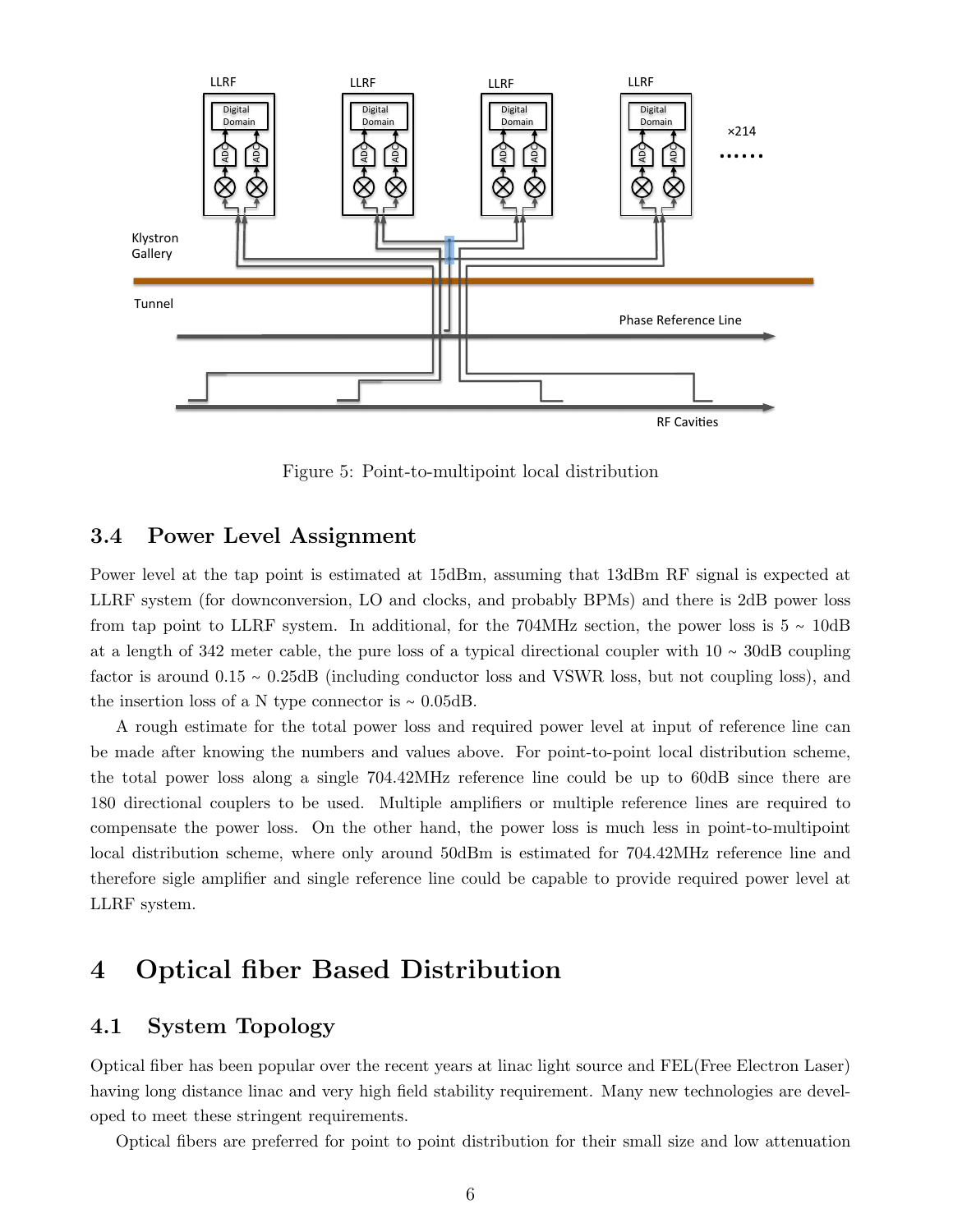and a star-topology is usually applied in optical fiber based PRDS. Optical fibers face difficulties to run high power signal larger than 1W, which might be also one of the reasons why it is rarely run in bus-like topologies. Figure 6 shows a possible star-topology scheme for optical fiber based distribution. One drawback of fiber based distribution is that additional phase noise is introduced into PRDS due to the use of active components such as optical transmitter  $(E/O)$  and optical receiver  $(O/E)$ .



Figure 6: Schematic diagram for optical fiber based distribution

### 4.2 Phase Drift Control for Optical Fibers

#### 4.2.1 Temperature Control

Temperature variation of optical fiber affects changes of both the refractive index and physical length, thereby affecting the time delay in a fiber, which can be written as[9]

$$
t = \frac{NL}{c} \tag{2}
$$

$$
\frac{dt}{dT} = \frac{1}{c} \left( N \frac{dL}{dT} + L \frac{dN}{dT} \right)
$$
\n(3)

where t is the travel time along the fiber, c is the speed of light, T is the temperature, L is the fiber length and N is the refractive index of the fiber glass. The first term in equation 3 describes the contribution from the temperature effect on refractive index, and the second term describes the contribution from the thermal expansion effect on physical length. The second term is much smaller compared to the first term for silica fibers which are most commonly used fibers today. The thermo-optic coefficient 1 t  $\frac{dt}{dT}$  of a silica fiber is comparable with coaxial cable and is of the order of ~ 10 ppm/°C. In Jparc, a specifically designed phase stable optical fiber has been used with very low temperature coefficient ∼ 0.4 ppm/°C, which is coated with a liquid-crystal polymer having an proper thermal expansion coefficient to eliminate the fiber's refractive index change due to temperature variation. However, phase stable optical fiber is rarely used and only produced by one company[5].

Similar to the coaxial cable based distribution, to maintain the phase stability within  $\pm 1^{\circ}$  over the whole linac, the temperature range for a normal optical fiber should be controlled within  $\pm 0.3^{\circ}$ .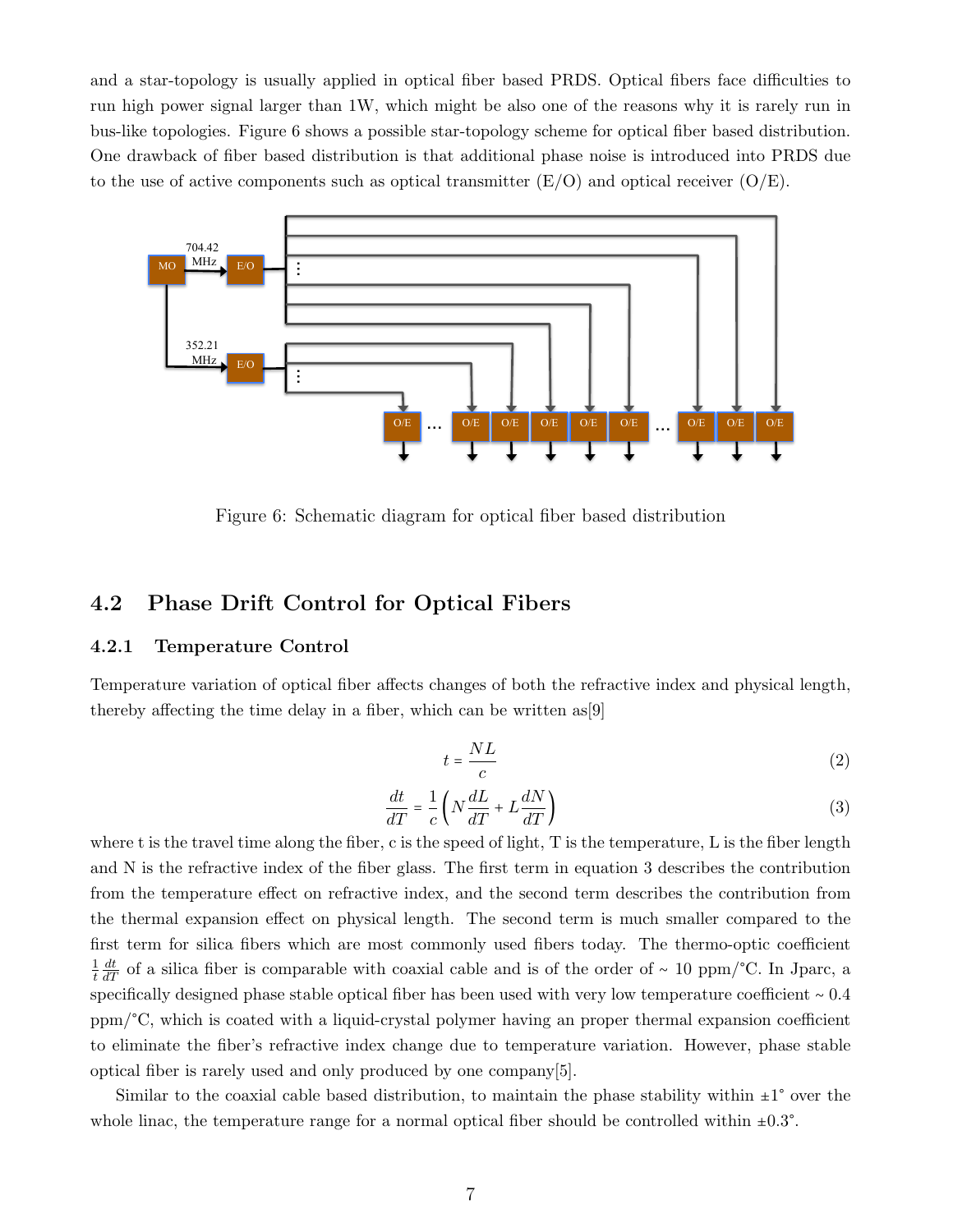#### 4.2.2 Active Drift Compensation

A star-topology with fibers running from point to point makes it relatively easier to implement active drift compensation compared to coaxial cable based bus-like topology. A typical phase drift compensation scheme for fibers is shown in Figure 7, which was a proposed 15km long optical fiber distribution solution for NLC[7]. In such a drift compensation scheme, feedback control by fiber length adjuster or phase shifter is commonly employed to keep a constant phase at output. The short term (seconds) phase stability of this scheme showed in some experiments has achieved up to the level of 1ps.



Figure 7: Typical phase dirft compensation scheme for optical fiber[7]

Higher precision could be achieved by elegant design or advanced technologies. Some experiments have demonstrated a sub-100 fs precision such as pulsed optical distribution scheme[10] and frequencyoffset Michaelson interferometer scheme[11]. However, the level of complexity and the cost of corresponding compensation schemes increase as the precision goes higher.

For PRDS at ESS severing a large number of LLRF systems, the disadvantage of active drift compensation is that there are a large amount of additional components and modules (phase detect, feedback control) to be applied in system and it might probably bring into additional phase noise in short term and additional phase drift in temperature-dependant components in long term.

### 4.3 Local Distribution

Optical fibers and optical receivers are expected to place in klystron gallery instead of tunnel due to radiation environment in tunnel. Radiation-induced attenuation of fiber is a critical issue to be noted when using fibers in radiation environment. The amount of the attenuation depends on radiation condition (total dose, dose rate, temperature, etc.) and varies strongly from a fiber to another. Some data shows that the attenuation of a standard commecial single mode fiber SMF-28 varies from 1dB/km to  $20\text{dB/km}$  in different dose rates at a total dose level of  $1000 \text{ Gy}[12]$ . Another important effect of radiation on fibers for PRDS is radiation-induced refractive index changes. Some experiments indicate that the refractive index changes of single mode fibers under heavy radiation condition are of the order of  $10^{-3} \sim 10^{-4}$  (100 ~ 1000 ppm)[13, 14]. Special attention should be paid and adequate tests are required for radiation-induced effects when applying the optcial fibers and related electronics in radiation environment.

Figure 8 shows a possible local distribution for fiber based PRDS system. It can be seen obviously that the phase drift of cavity probe signal from tunnel to klystron gallery cannot be compensated with the method taken in coaxial cable based system. Moreover, phase variation in optical receiver is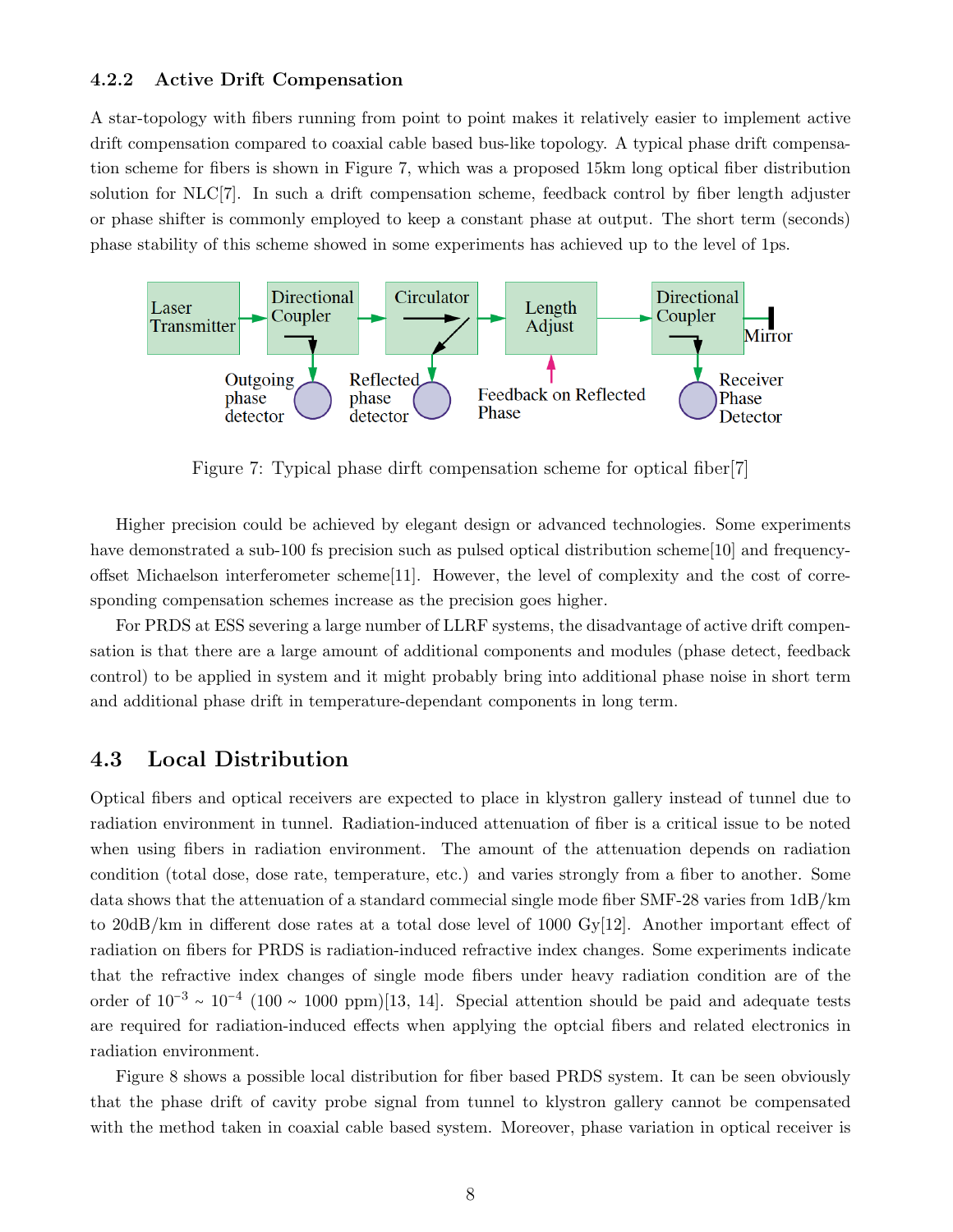

Figure 8: Local distribution in fiber based solution

temperature dependant as well. Therefore, temperature control for the cavity probe signal and optical fiber receiver is required.

A point-to-multipoint local distribution scheme similar with the one in coaxial cable based system could be also implemented in optical fiber system by using optical couplers or dividers. The fiber layout in local distribution changes little but the number of total fibers could reduce significantly.

## 5 Conclusion

Both coaxial cable based distribution system and optical fiber based distribution has been discussed and rough comparisons are made based on possible implementation schemes mentioned in this note. With temperature control for main reference line and point-to-multipoint local distribution scheme, coaxial cable solution seems to be a simpler way to implement and to maintain for PRDS at ESS, but careful design and consideration should be taken on temperature control for both main line and local distribution. On the other hand, optical fiber solution is more flexible for active drift compensation without considering temperature issue for main lines and could achieve better precision, but at a price of increased complexity and cost. At last, even if optical fiber itself is much cheaper than coaxial cable, additional device like optical transmitters and receivers might make the total cost of optical fiber solution with temperature control comparable to coaxial cable solution.

## References

- [1] H. Danared, M. Eshraqi, Linac Baseline May 2012, ESS AD Technical Notes, ESS/AD/0042.
- [2] D. McGinnis. The European Spallation Source RF System Design, ESS-doc-185-v1.